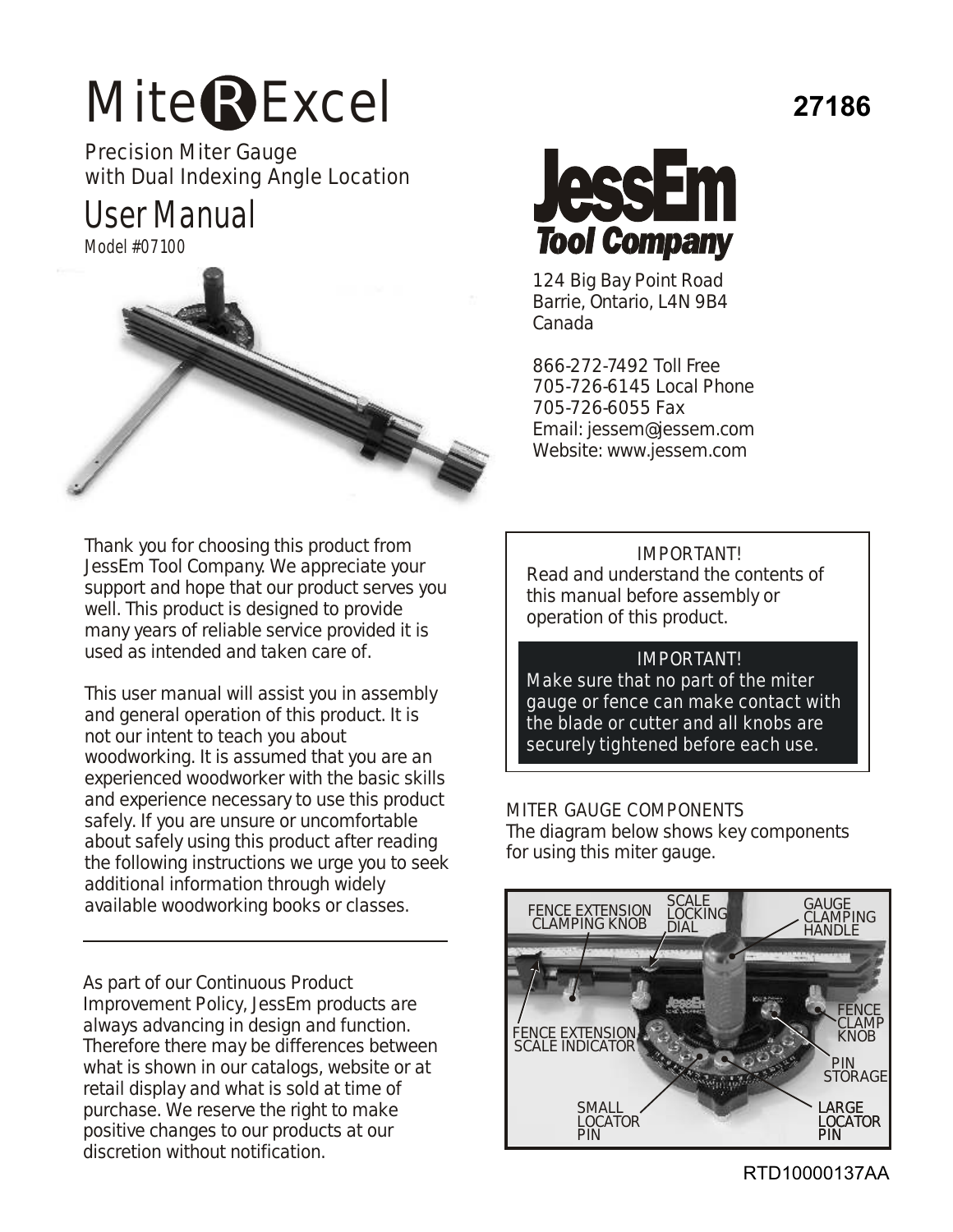### IMPORTANT SAFETY PRECAUTIONS

- Before operating any machinery, power tool or accessory read and understand all safety instructions in the owner's manual for the tool, machine or accessory in use.
- If you do not have a manual, contact the manufacturer and obtain one before using any tool or equipment.
- Always wear proper eye protection that is in compliance with ANSI safety standards when operating any power tool or machinery.
- Always use proper quards and safety devices when operating power tools and machinery.
- Carefully check accessories or other equipment before each use. Do not use if damage or defect is suspected.
- Do not wear loose clothing or jewelry that may catch on tools, machinery, accessories or other equipment.
- Always make sure the fence, gauge and all adjustable knobs are locked firmly into a tight position before each use.
- Before making any cut, always be sure the miter gauge fence or any other part of this accessory or other accessories used with this product offer a safe clearance and will not make contact with the saw blade or any other cutting source.



FIG. 1

ATTACHING THE LARGE CLAMPING HANDLE 1. Remove the hex nut from the threaded stud on the gauge clamping handle. Discard the nut as it only secures the brass washer during shipping and is no longer needed. With the brass washer over the stud on the miter gauge clamping handle, turn the handle with stud through the washer and into the tapped hole in the indexing plate and lightly tighten (Fig. 1).



FIG. 2

#### ATTACHING THE FENCE

2. Loosen the two brass fence clamping knobs. Take the miter fence and slide the fence mounting bar into the center track on the fence back. Then re-tighten the two brass fence clamping knobs to secure the fence into position on the mounting bar. (Fig. 2)



 $FIG. 3$ 

ATTACHING THE FENCE EXTENSION 3. Assemble the fence extension to the main fence by sliding the extension bar into the center track in the back side of the main fence extrusion. Tighten the brass fence extension clamping knob to secure the extension to the main fence. (Fig. 3).



FIG. 4

ATTACHING THE FENCE STOP 4. Now attach the fence stop to the fence by sliding the square nut into the track along the top of the main fence. (Fig. 4).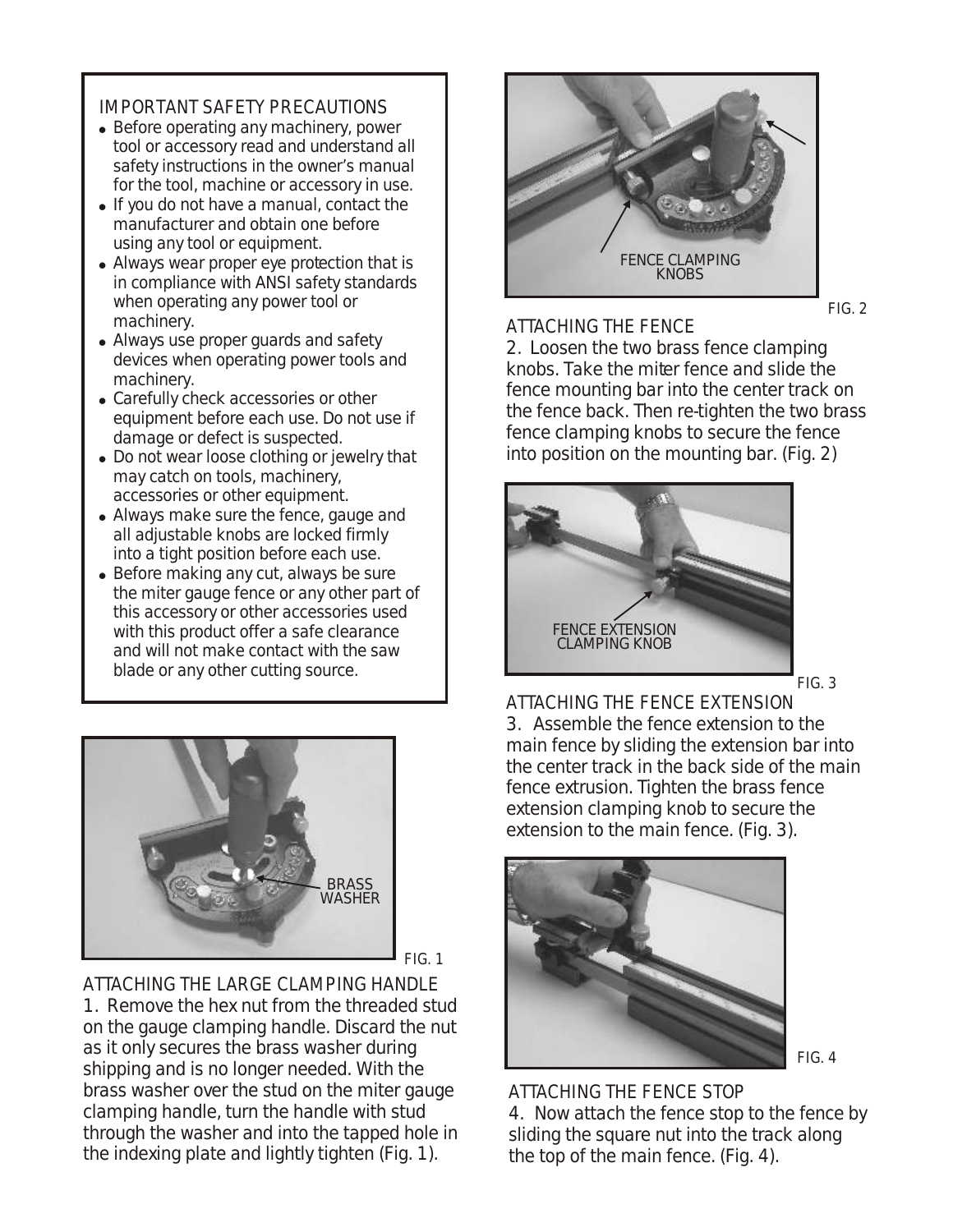

FIG. 5

5. The fence stop should look like this when properly mounted on the main fence. (Fig. 5).



SETTING THE SCALES ON THE FENCE 6. Place the miter gauge in the miter slot in your table saw with the saw turned off. Loosen the two brass fence clamping knobs (shown in fig. 2) and slide to adjust the miter fence so it is clearing the saw blade teeth by at least 1/16 of an inch. Re-tighten the fence clamping knobs. Then position the fence flip stop so it is set 2 inches in from the cutting edge of the saw blade. Tighten the flip stop in position.





7. Loosen the fence scale locking dial (Fig. 7) and adjust the sliding scale so the left edge of the indicator lines up with the 2 inch mark on the scale (Fig. 6). Then re-tighten the fence scale locking dial.



FIG. 8

8. Loosen the ¼" socket head screw that attaches to the slide bar on the fence extension block (Fig. 8).



9. Loosen the fence extension locking knob. Adjust the fence extension bar so the right side of the fence extension scale indicator lines up with the 26 inch mark on the fence scale. Re-tighten the fence extension locking knob (Fig. 9).



10. Slide the fence extension block all the way in toward the main fence so it is tight against the main fence (Fig. 10). Re-tighten the ¼" socket head screw as shown in fig. 8. Slide the fence stop onto the fence extension (Fig. 10) and with a tape measure or steel rule set the fence stop 26 inches from the cutting edge of the blade and lock it in this position. Then loosen the scale locking knob on the fence extension and adjust the short scale so the left side of the scale indicator lines up with the 26 inch line marked "STOP POSITION" (Fig. 10). The scale for the fence extension is now set.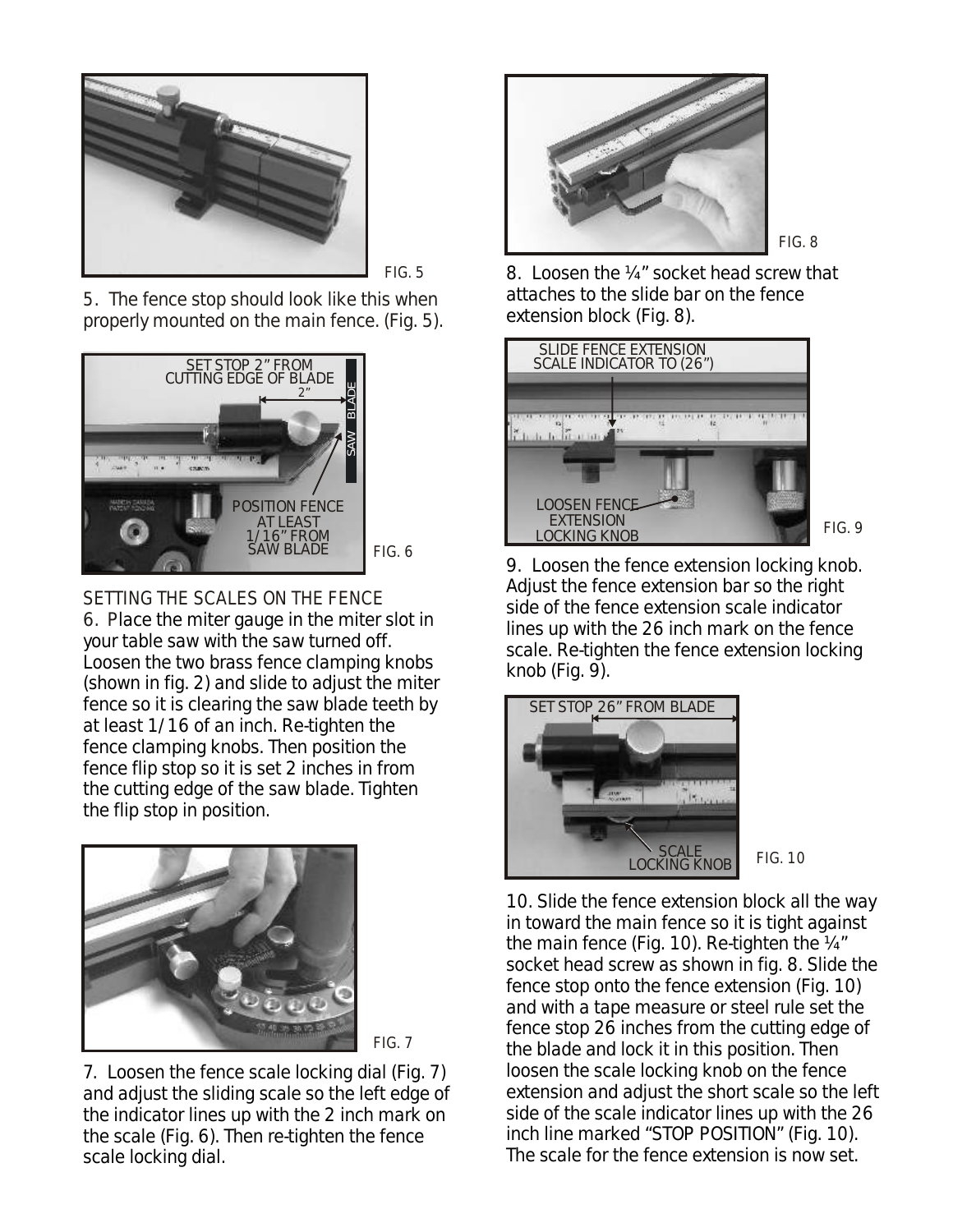

FITTING THE BAR IN THE MITER SLOT 11. The bar on the miter gauge has two hex key adjustment locations to remove any side to side slop in the miter slot. Adjusting the fit can be done easily from above the table. Turn the hex key clockwise to tighten and counter clockwise to loosen. Alternate between the two hex key locations and make only slight adjustments while testing the movement of the gauge in the track (Fig. 11).

USING THE DUAL INDEXING ANGLE LOCATING Attached to the gauge face are two brass locator pins, a large and a small. These pins are used together to achieve any angle location down to ½ degrees. The following instructions explain how the dual indexing system works.



on the miter gauge face before pulling any locator pins. Then tighten the clamping handle after your desired position is achieved. SETTING AT ZERO & EVERY FIVE DEGREES 12. To position the gauge at 90 degrees, place the small locator pin in the hole marked "0", just left of center. Place the large locator pin in the center hole (above the zero on the angle scale). The large locator pin can now also be used to locate positive stops at every five degrees left or right on the scale. Simply pull out the large locator pin and angle the fence to move the gauge in any five degree increment and then push the pin into your desired position (Fig. 12).



USING THE .5, 1, 1.5, & 2 DEGREE LOCATORS 13. The numbered peg holes on the left and right side are used to offset the gauge by .5, 1, 1.5, 2, and 2.5 degrees from every five degrees on the angle scale. Using the small locator pin in the holes on the left will give you that number of degrees left of every five degrees. Using the pin holes on the right will give you that number of degrees to the right of every five degrees. For example, placing the small locator pin in the (1) degree hole on the left gives you (1) degree left of every 5 degrees. Placing the small locator pin in the (1) degree hole on the right gives you (1) degree to the right of every five degrees. Fig. 13 shows the small peg in the 1 degree hole on the left side. This offsets the gauge by 1 degree increments to the left of every five degrees as you rotate the fence and use the large locator pin to lock in the actual position. The gauge is shown at 6 degrees in Fig. 13. (1) degree left of 5 degrees.



USING THE 2.5 DEGREE SETTING 14. There is only one 2.5 degree pin location. It is the hole on the far right side of the gauge. Placing the small locator pin in the 2.5 degree position and then using the large locator pin to

give you positive stops between every five degrees in either the left or right direction. A setting for 22.5 degrees is shown in Fig. 14.

To use the gauge in a normal or manual miter gauge mode put the large locator pin in the pin storage hole (see Fig. 12).